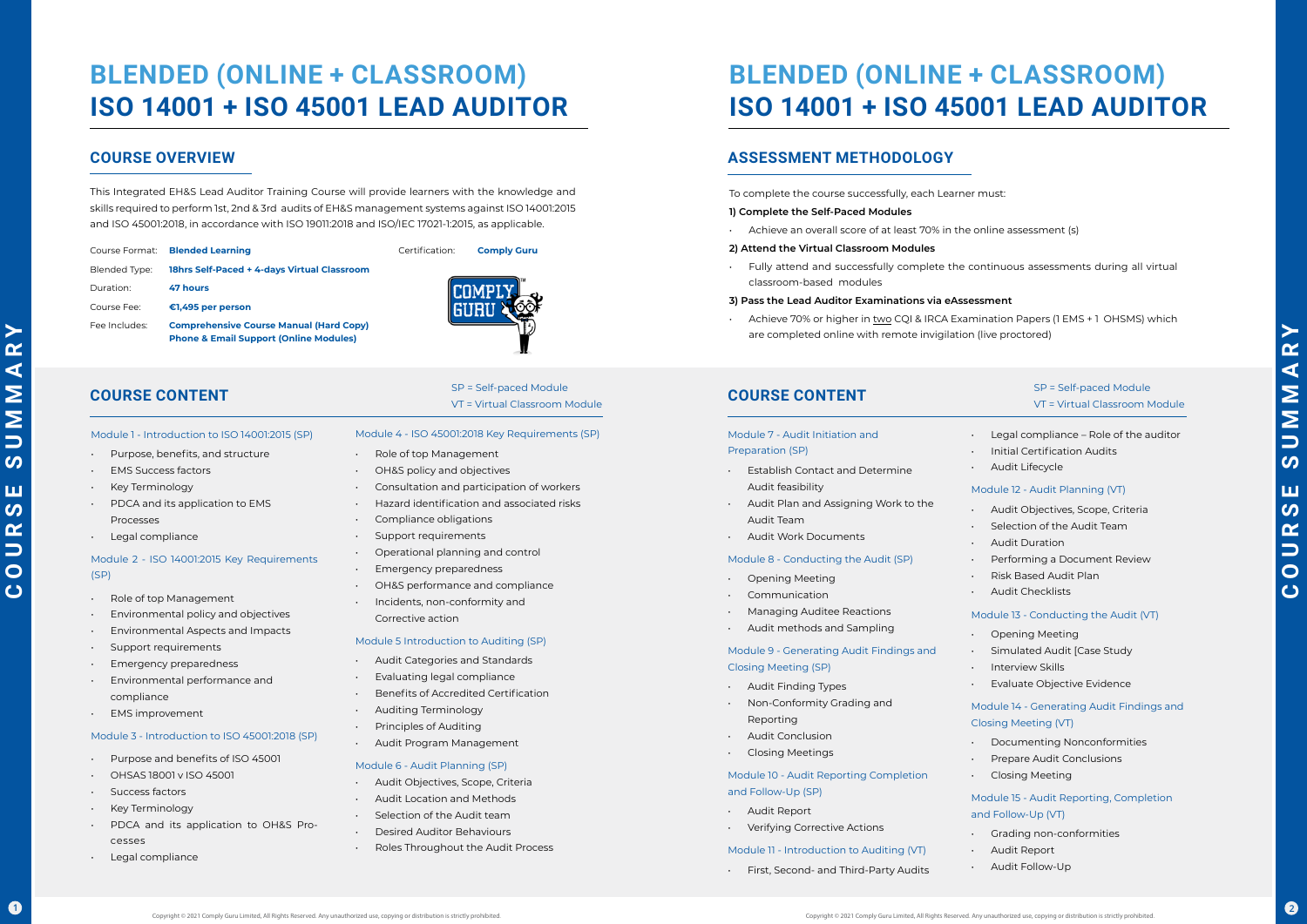$\blacktriangleright$  $\alpha$  $\blacktriangleleft$  CQI & IRCA *recommend* that each Learner have the following prior knowledge before completing this course:

### **ISO Standards (Required)**

- Knowledge of the requirements of ISO 14001:2015 and ISO 45001:2018 and the commonly used terms associated with each standard is a key pre-requisite in attending this course. Without this knowledge, the course & final examination may be very challenging.
- Knowledge of ISO 14001:2015 and ISO 45001:2018 may be gained by completing a relevant CQI and IRCA Certified Foundation training course or equivalent

- The concepts of managing occupational health and safety through hazard identification, risk assessment and risk control and compliance with legal requirements and other requirements.
- The relationship between occupational health and safety management and the provision of safe and healthy workplaces, the prevention of work-related injury and ill health, and the proactive improvement of health and safety performance.
- Common examples of relevant national and local OH&S legislation and requirements

### **Management Systems (Recommended)**

- Enhancement of environmental performance
- Fulfilment of compliance obligations
- Achievement of environmental objectives.



- The Plan, Do, Check, Act (PDCA) Cycle
- The core elements of a management system and the interrelationship between top management responsibility, policy, objectives, planning, implementation, measurement, review and continual improvement.

### **Occupational Health and Safety Management (Recommended)**

### **Environmental Management (Recommended)**

The intended outcomes of an environmental management system:

## **CERTIFICATE OF ACHIEVEMENT**

## **BLENDED (ONLINE + CLASSROOM) ISO 14001 + ISO 45001 LEAD AUDITOR**

**Successful completion of this course will entitle each Learner to receive a Certificate of Achievement.**

## **ENTRY REQUIREMENTS**

## **WHAT OUR CUSTOMERS ARE SAYING**

\*\*\*\*\*

The blended learning approach was excellent efficient effective and the classroom exercises really did help to reinforce the learning. The facilitator was knowledgeable credible and had excellent business experience which made the course very real world. First Class course overall.

## **Catherine**



I learned so much this week and would strongly recommend this to others. I am looking forward to further learning with Comply Guru.

**COURSE SUMMARY SUMMARY** 

**Peter**



Thoroughly enjoyed the opportunity to train with Comply Guru. The opportunity to do half the course at home was crucial for me as I am self employed and cannot afford 5 days away from work. However more importantly I believe that doing the prescriptive element of the standard at home gave me the opportunity to really cement the information in my knowledge base before applying it to the practical element of the classroom portion.

## **Angela**